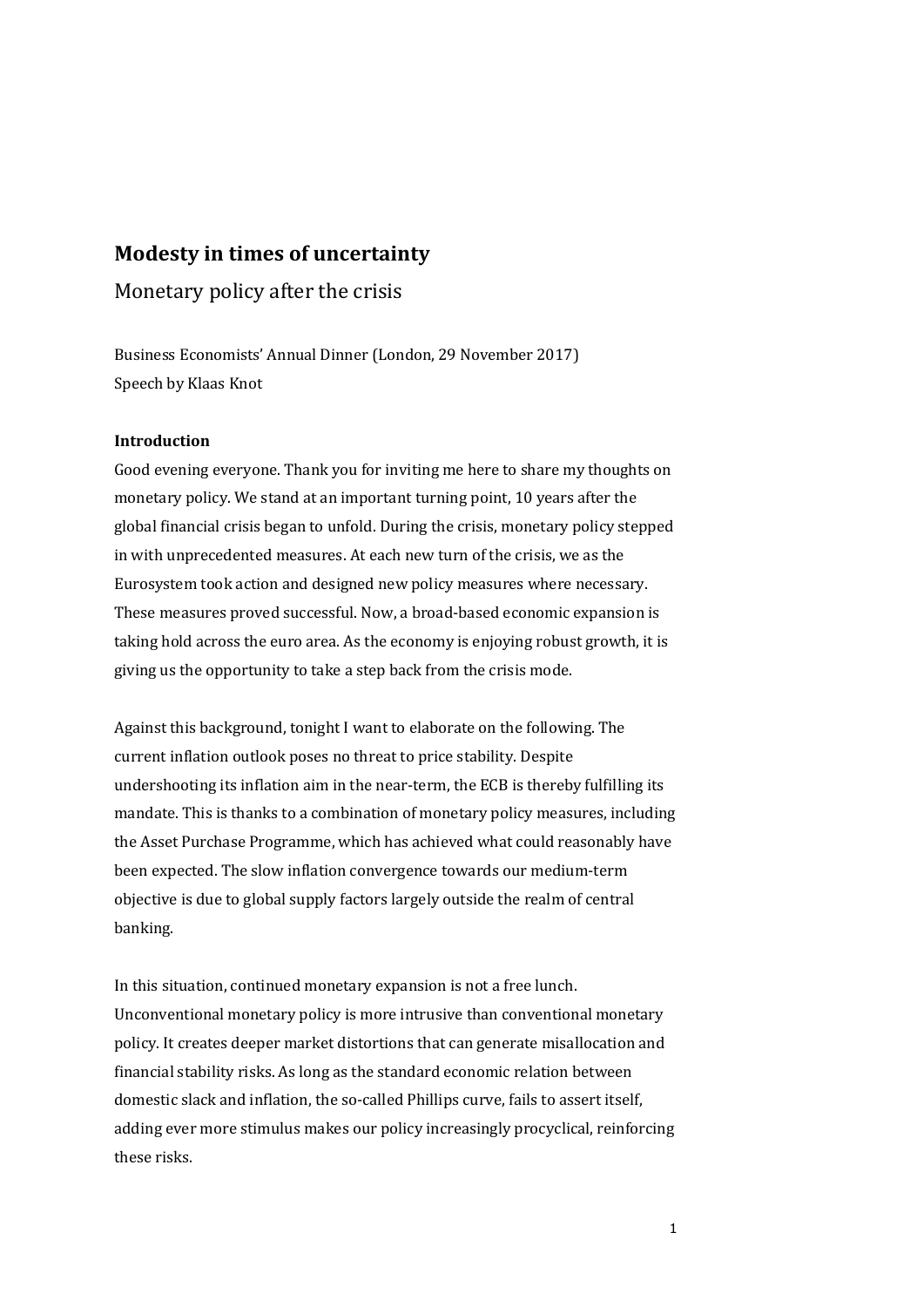I therefore want to argue for modesty in monetary policy-making. We need more emphasis on the medium-term orientation of our inflation objective. Patience is thereby of the essence. Absent deflation risk, a full phasing-out of net asset purchases from September 2018 onwards is warranted. Our communication will have to shift accordingly, from net asset purchases and incremental stimulus towards reinvestment and preservation of broadly accommodative financing conditions.

#### **A quick look back**

1

Let me begin by taking a quick look back. The euro area has endured some rough times. In the aftermath of the global financial crisis, the euro area weathered a sovereign debt crisis and a severe recession. These developments affected financial market actors, households, firms and governments. In an attempt to soften the impact of the crisis, the ECB took unprecedented monetary policy measures. Liquidity was provided in full allotment, and for longer periods than ever before. Interest rates were cut below zero, and several outright purchase programmes were set up. An indicator developed by the Dutch central bank shows that our actions were collectively equivalent to cutting short-term interest rates to around -4%.<sup>1</sup> Faced with severe challenges, the Eurosystem responded forcefully.

Being here in London tonight, allow me to highlight one crucial moment 5 years ago, when the functioning of sovereign debt markets in the euro area was severely undermined in the presence of redenomination risk fears. On July 26, 2012, our President Mario Draghi gave his famous "Whatever it takes" speech. Shortly after, the ECB announced its Outright Monetary Transactions (OMT) programme. Markets calmed down, in the knowledge that the central bank would intervene if needed. As they quickly realized the futility of speculating against the central bank in its lender-of-last-resort capacity, no purchases whatsoever were required under the OMT. This policy was successful on all accounts.

 $1$  Christiaan Pattipeilohy et al., "Assessing the effective stance of monetary policy: A factor-based approach", November 2017.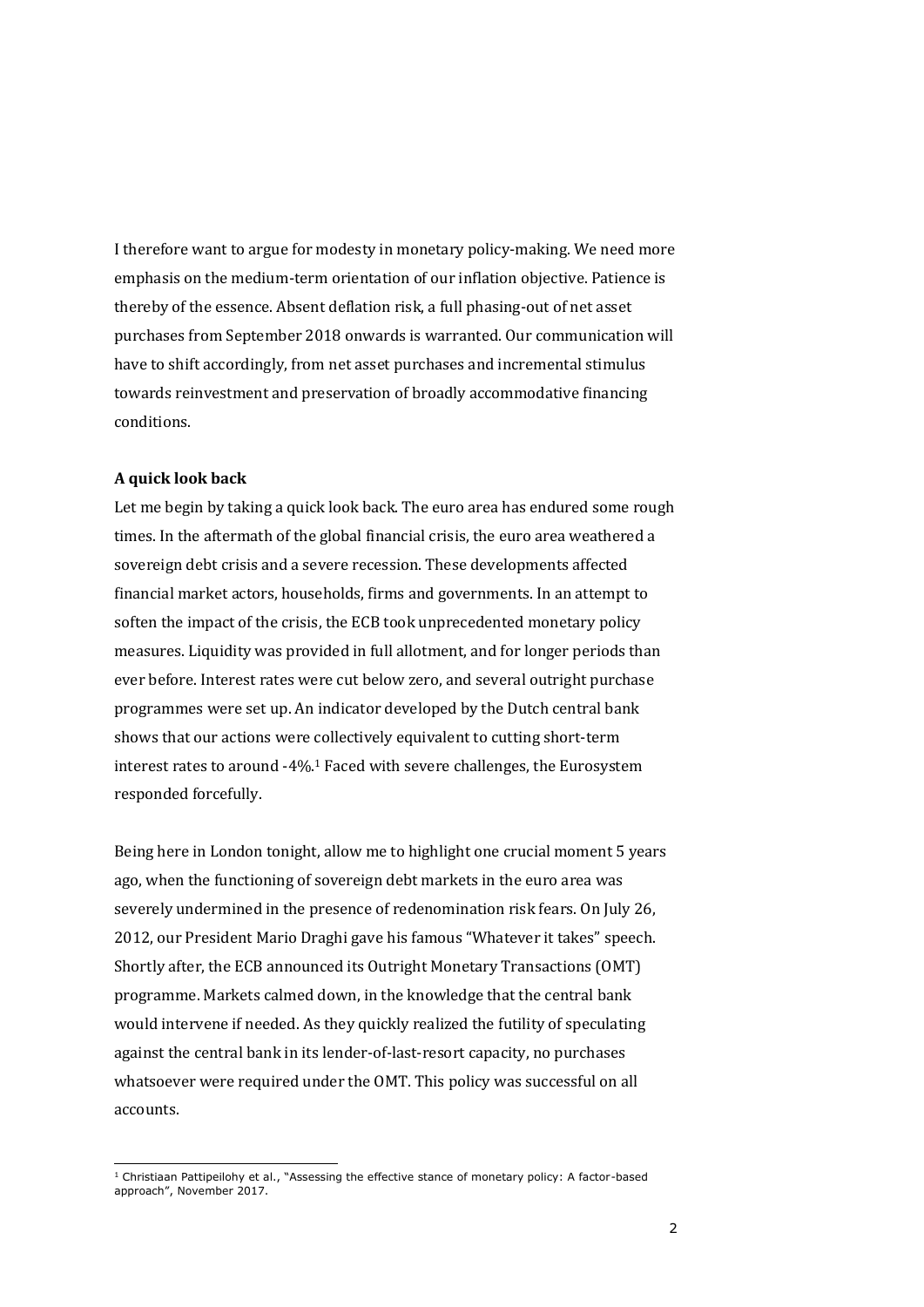



Stemming a speculative attack on the integrity of your currency is one thing, controlling inflation is clearly a different ballgame. Whereas a central bank can credibly promise to do "whatever it takes" in lender-of-last-resort capacity, financial markets should not overestimate central banks' ability to fine-tune inflation.

Since the acute crisis abated, euro area inflation has been low and rising only slowly. As chart 1 illustrates, core inflation fluctuated slightly below 1% between 2014 and early 2017, and has yet to show more convincing signs of a sustained uptick. It is good to realize that stubbornly low inflation is not just a European phenomenon. Inflation in the US today, once corrected for imputed housing costs and thereby made comparable to our HICP measure, is actually lower than in the euro area, even though the economic and monetary policy cycles in the US are several years ahead compared to the euro area.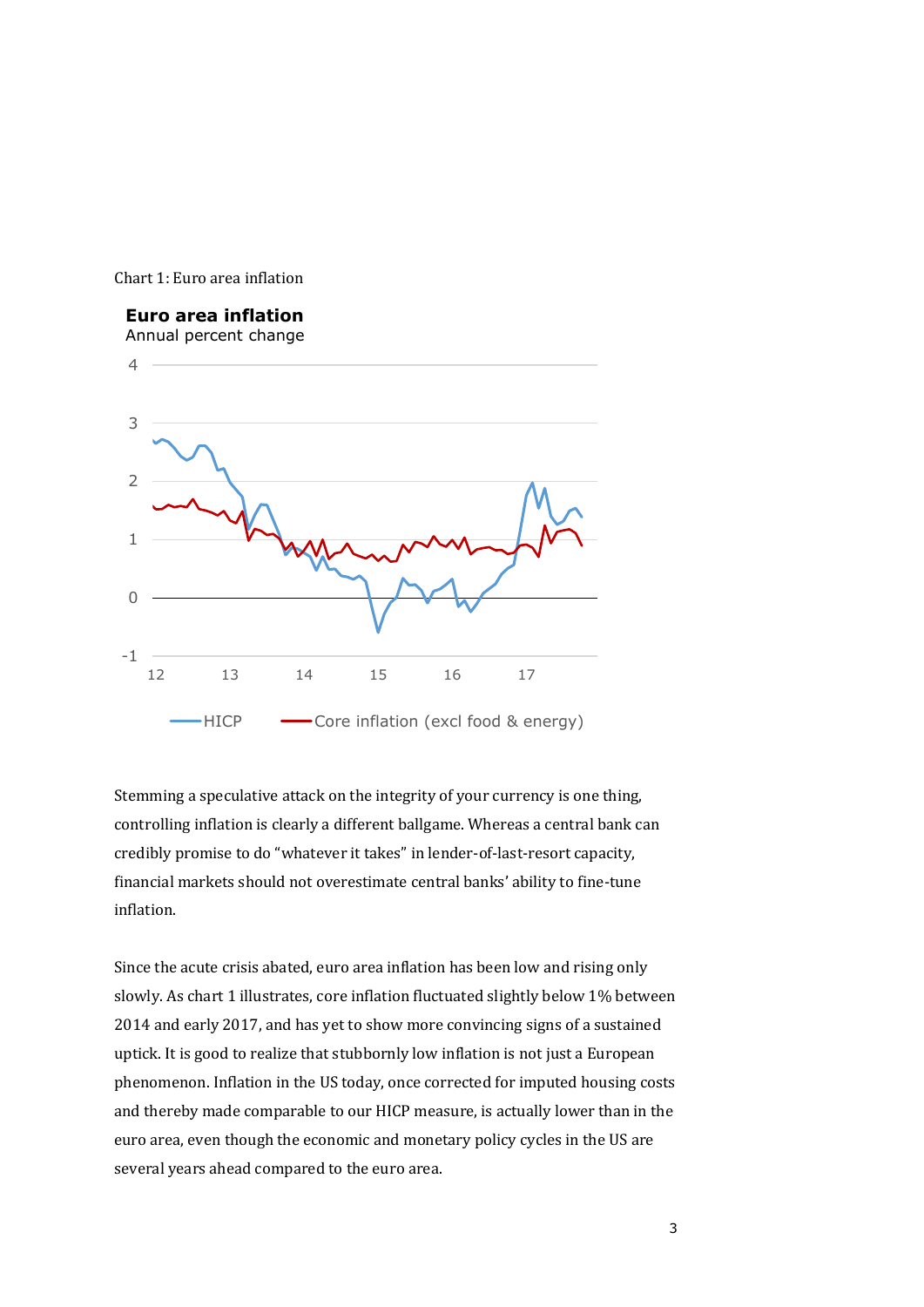The universal nature of subdued inflation is increasingly linked to favourable supply-side developments such as technological advances and globalisation of product, labour and capital markets. The resulting disinflationary factors are global in nature and largely outside the realm of individual central banks. They have altered domestic inflation processes and have thus complicated the life of central bankers around the world. 2

## Chart 2: Euro area GDP growth



# **Euro area real GDP growth**

**The inflation outlook**

I would nonetheless argue that the current low inflation rates, despite falling short of our medium-term objective, do not constitute a threat to price stability. The current inflation outlook should be assessed against the background of a robust expansion of the eurozone economy. As chart 2 illustrates, the euro area is currently enjoying its fifth consecutive year of GDP growth. Since mid-2014 this growth can also be dubbed "reflationary", in the sense that quarterly growth readings have consistently outpaced potential growth rates.

ł <sup>2</sup> Claudio Borio, "Through the looking glass", OMFIF City Lecture, London, 22 September 2017.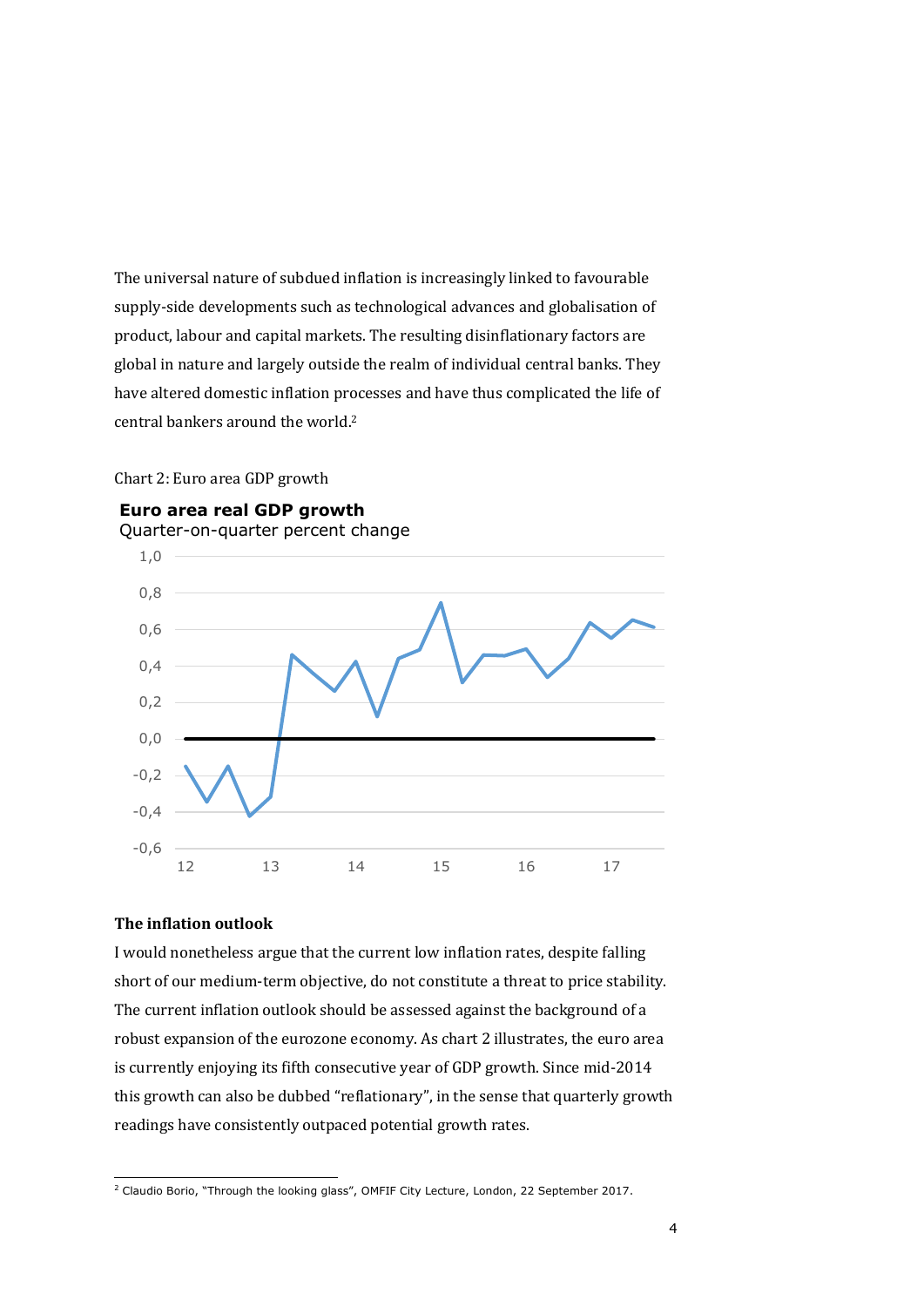Against the backdrop of a reflating economy, the inflation outlook is consistent with our aim of an inflation rate of below, but close to, 2% over the medium term. It should be emphasized that from the ECB's early days onward, the medium term has been defined as a flexible concept. It depends on the shocks hitting the economy and the efficacy of the monetary policy transmission that should bring inflation back on target. The global financial crisis was arguably much deeper than the average shock foreseen at the euro's inception, and the financial fragmentation it created within the euro area severely impeded monetary transmission. In a context of such widespread financial imbalances, the ECB's first chief economist, Otmar Issing, argued that "there is little sense in continuing to pursue an inflation forecast for consumer prices over a horizon of one to two years. In such circumstances it may instead be advisable to set interest rates with a view to a time frame extending well beyond conventional forecast horizons."<sup>3</sup>

Concerns have been voiced that a prolonged period of low inflation could lead to a de-anchoring of inflation expectations. While the conceptual relevance of this argument is beyond dispute, there are some challenging issues in operationalising it in the monetary policy process. Market-based and surveybased measures of inflation expectations exist, but they both come with a range of caveats and have often provided conflicting signals as to whether inflation expectations were anchored or not. Moreover, the mechanism by which inflation expectations affect actual price- and wage-setting behaviour is far from understood. I therefore sympathize with former Fed Governor Dan Tarullo, who recently argued that "inflation expectations are bearing an awful lot of weight in monetary policy these days, considering the range and depth of unanswered questions about them".<sup>4</sup>

ł

<sup>&</sup>lt;sup>3</sup> Otmar Issing, "The ECB and the euro - the first five years", Mais Lecture at the City University Business School, London, 12 May 2004.

<sup>4</sup> Daniel Tarullo,"Monetary policy without a working theory of inflation", Hutchins Center working paper #33, October 2017, and "Fed has no reliable theory of inflation, says Tarullo", Financial Times, 4 October 2017.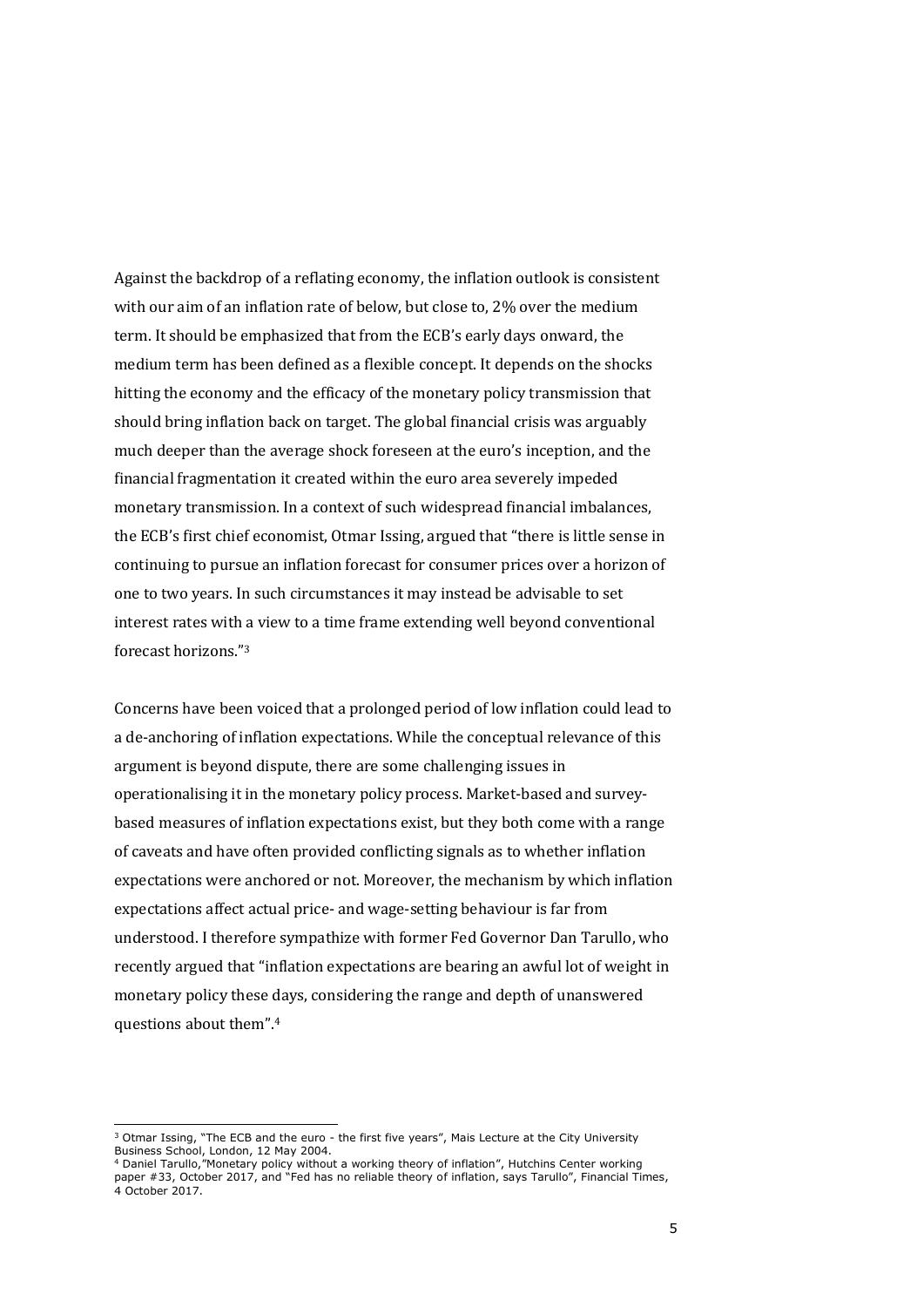All in all, I am confident that our monetary policy measures will continue to work their way through the transmission mechanism. Also at current low inflation rates the ECB is fulfilling its price stability mandate and successfully protecting the purchasing power of European citizens.

## **Current policy stance**

So where does this assessment leave me in terms of the current monetary policy stance? After all, the crisis is several years behind us, the economy is enjoying solid expansion, price stability is not in jeopardy, yet many of our unconventional monetary policy measures are still in place. Liquidity operations are still conducted under fixed-rate full allotment, significant volumes of Targeted Longer-Term Refinancing Operations are still outstanding, and the deposit facility rate is still in negative territory. But the measure that has attracted most controversy in the recent years is our Asset Purchase Programme (APP). As you will be aware, the programme has just been extended until at least September 2018, albeit at a reduced pace of 30bn a month. As stated in our Introductory Statement, "The recalibration of our asset purchases reflects growing confidence in the gradual convergence of inflation rates towards our inflation aim."

Although at past occasions I have been sceptical about the APP's effectiveness with respect to raising inflation, the APP has contributed to four important achievements which I would like to recall here. First, the APP has further eased financing conditions across the euro area up to the point where borrowing costs are no longer an impediment to whatever spending decision. This also means that since monetary policy constraints have become de facto non-binding, the marginal benefits of further accommodation are negligible. Second, financial fragmentation between euro area countries has been reduced and monetary transmission has become much more homogeneous across Member States than was the case during the crisis. Third, the APP has supported the strong economic expansion I talked about earlier. Fourth, and perhaps most importantly, the tail risk of a 1930s type deflationary spiral has been averted. In doing so, the programme has achieved what could reasonably be expected from it.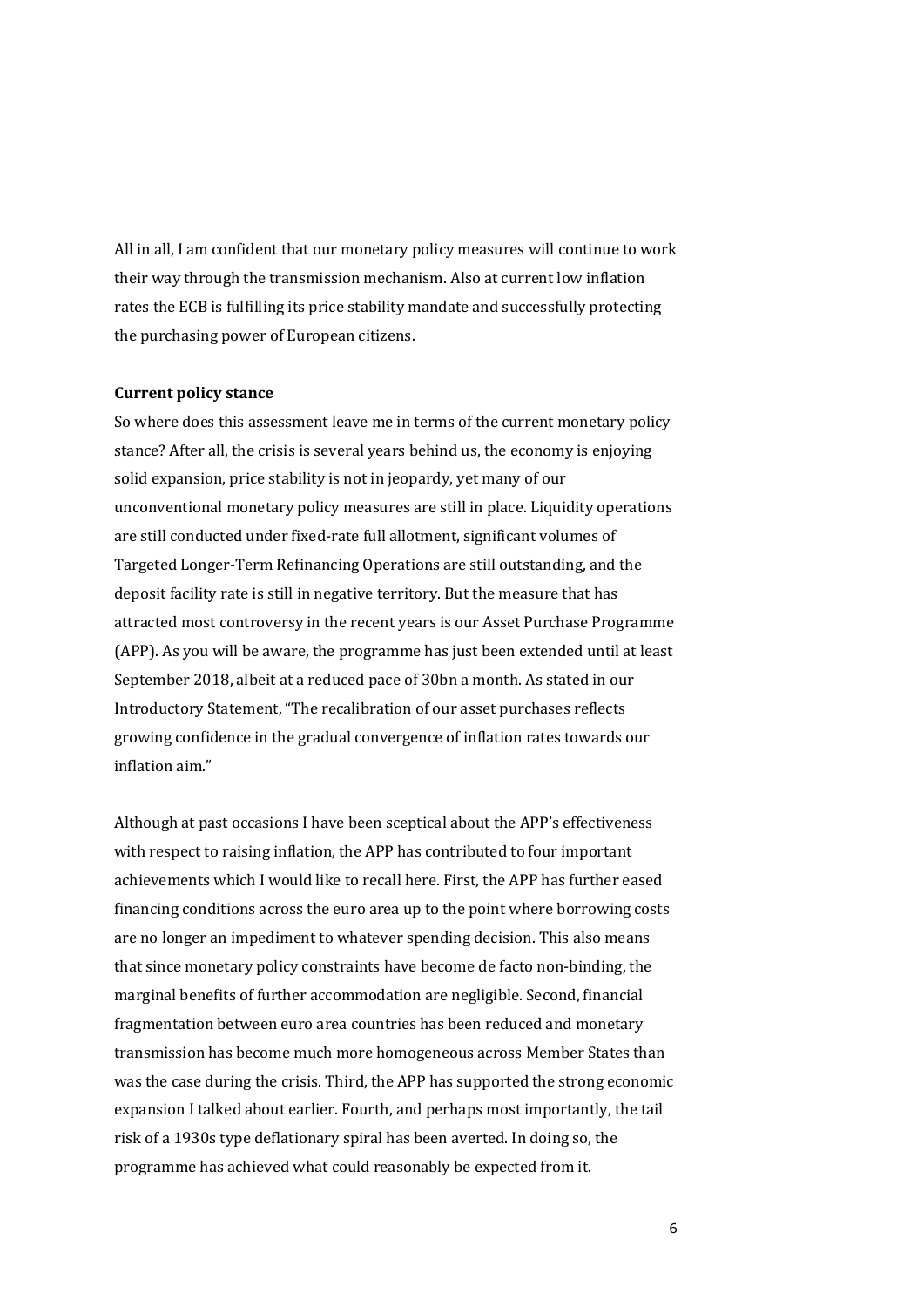With deflation risk clearly off the radar, the main rationale for employing the APP has therefore ceased to exist. Fear of relapse owing to an alledgedly premature discontinuation of net purchases seems rather overdone. The programme has simply run its course. Continuing the programme for the sake of fine-tuning inflation rates to precise values below, but close to, 2% suggests a degree of control over the inflation process that is at least debatable.

#### **Risks and side effects**

At the same time, continued monetary expansion is not a free lunch. Unconventional policy measures can have unconventional consequences that even professional economists cannot always oversee. A prolonged period of low interest rates, ample liquidity and prominent central bank intervention in markets has given rise to potential misallocation of credit and wider resources toward zombie firms. <sup>5</sup> Risk premia are compressed to a point where they no longer reflect the assets' inherent risk characteristics. The dynamics of preventing financial markets to adequately price risks for an extended period of time takes our economies into largely uncharted territory.

These financial stability risks also need to be considered when assessing our monetary stance. While some would argue that prudential and not monetary policies should address financial stability risks, I tend to agree with former Bank of England deputy Governor Charles Bean that there are "important qualifications to this somewhat Panglossian view of the ability to maintain both price stability and financial stability by assigning monetary policy to the former and macroprudential policy to the latter."<sup>6</sup> After all, only monetary policy sets "the universal price of leverage".<sup>7</sup> Conversely, materialization of financial stability risks can also become detrimental to price stability.

<sup>1</sup> <sup>5</sup> Viral Acharya, Tim Eisert, Christian Eufinger, and Christian Hirsch, "Whatever it takes: The real effects of unconventional monetary policy", SAFE Working Paper Series, No. 152, 2017.

<sup>6</sup> Charles Bean, "The future of monetary policy", speech at the London School of Economics, London, 20 May 2014.

 $7$  Claudio Borio and Mathias Drehmann, "Financial instability and macroeconomics: bridging the gulf", September 2009.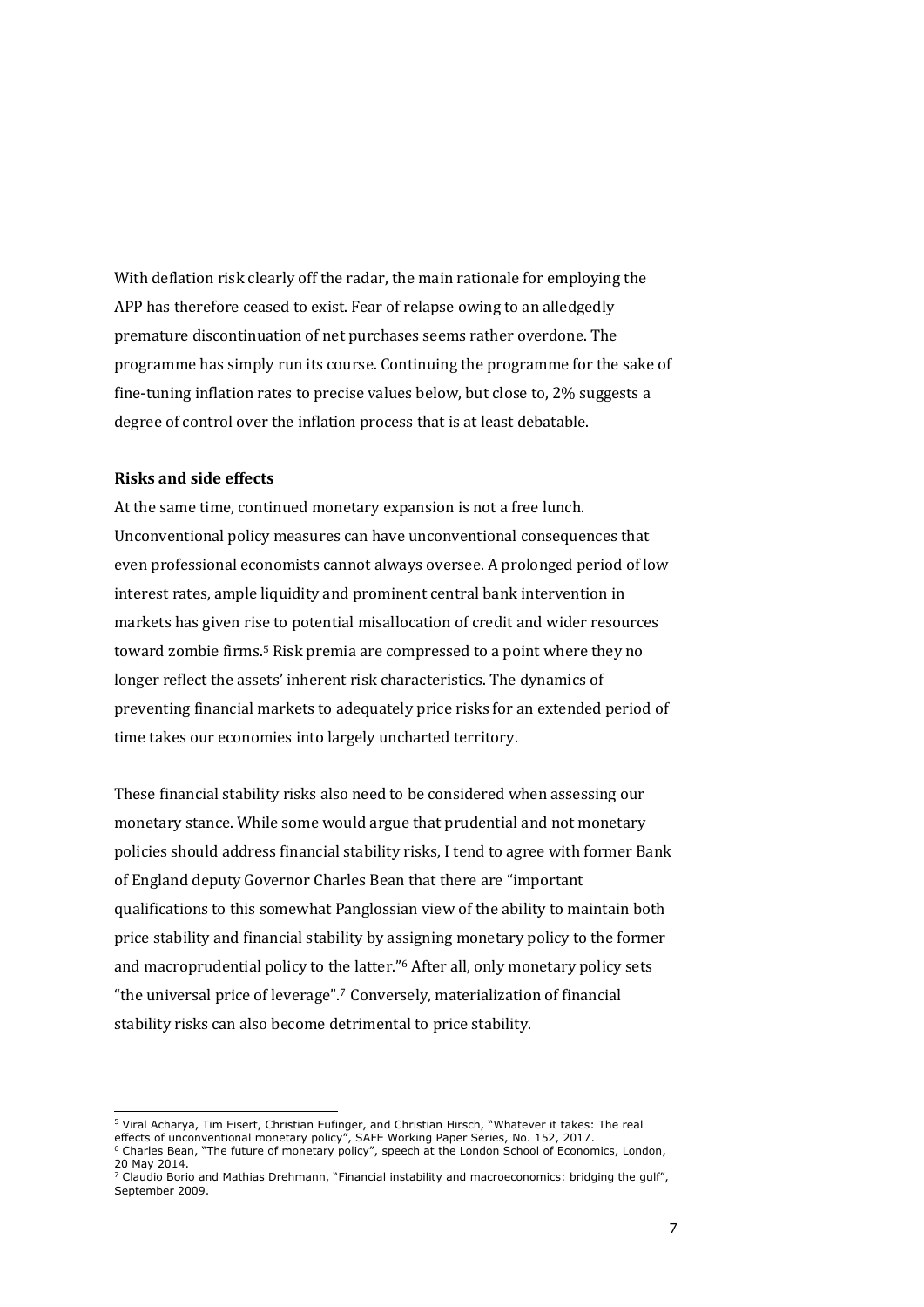# **Procyclicality**

In the current context, financial stability risks interact with the issue of procyclicality. The failure of the traditional Phillips curve relation between the business cycle and inflation to thus far assert itself makes monetary policy increasingly procyclical. Economic growth in the euro area passed its cyclical trough in the first quarter of 2013, while core inflation bottomed out early 2015. Yet until at least September 2018 the APP will be adding stimulus. Not only in terms of length, but also in terms of magnitude of the expansion, the economy is in outstanding shape. With real GDP growth hitting levels above 2% year-onyear, the monetary policy stance is increasingly out of sync with the business cycle.

Chart 3: Euro area business cycle and monetary policy decisions



**Euro area business cycle and monetary policy decisions** PMI number on y-axis, with 50 marking difference between business

A simple historical comparison serves to illustrate this point. Chart 3 shows that during previous upturns, that is when the euro area composite Purchasing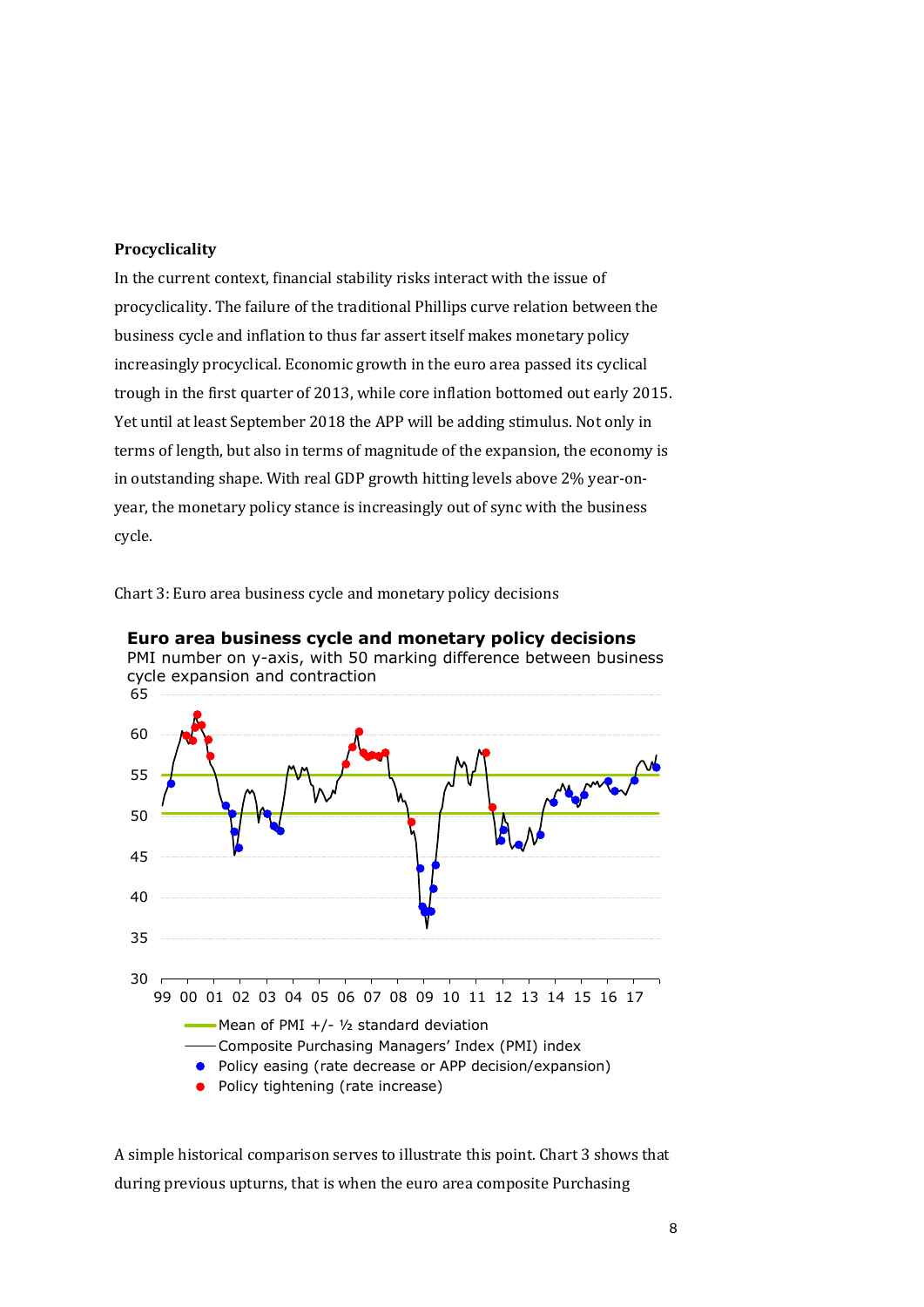Managers' Index (PMI) stood at similar levels above its long-term mean, policy was generally tightening instead of the current prolonged easing.<sup>8</sup>

Obviously, the main factor underlying this contrasting pattern is the weak and elusive character of the traditional Phillips curve relationship between cyclical conditions and inflation. Whether this is merely a temporary or a more permanent phenomenon is a topic for ongoing debate. My colleague Mark Carney, for example, has recently argued that "globalisation has been accompanied by a weakening in the relationship between domestic slack and domestic inflation, and by a corresponding strengthening between global forces and domestic prices"9. Also in the euro area, the strong recovery of the labour market has yet to translate into upward pressure on wages and prices.

#### **Communication**

-

Patience is therefore needed for our monetary stimulus to unfold. The reflating economy will ultimately translate into increased pressure on wages and prices. This may however take time. Central banks can only affect the price level with "long and uncertain lags". Consequently they cannot be over-ambitious and try to steer price developments in the short run, nor should they seek to precisely define the horizon of their action.<sup>10</sup> As we intend to reinvest maturing securities for an extended period of time, financial conditions will likely remain accommodative long after net asset purchases will have come to an end.

In view of the above, we have to adjust our communication. With a medium-term focus in mind, we need to highlight patience and confidence in the measures that we have already taken, while at the same time remaining realistic about what our measures can and cannot achieve. We will need to cater for the possibility that a sustained adjustment in the path of inflation (SAPI) can only be achieved well after net asset purchases will have come to an end. Fortunately, our

<sup>&</sup>lt;sup>8</sup> Moreover, data since the 1960s show that once the recovery took hold, the first policy rate increase has typically taken place after 10 quarters in Germany and 11 quarters in the US, on average. As indicated earlier, the current euro area recovery is enjoying its  $19<sup>th</sup>$  consecutive quarter of growth. <sup>9</sup> Mark Carney, "[De]Globalization and inflation", 2017 IMF Michel Camdessus Central Banking Lecture, 18 September 2017.

<sup>&</sup>lt;sup>10</sup> Otmar Issing, "Inflation targeting: a view from the ECB", "Inflation Targeting: Prospects and Problems" Symposium St. Louis, 16-17 October 2003.